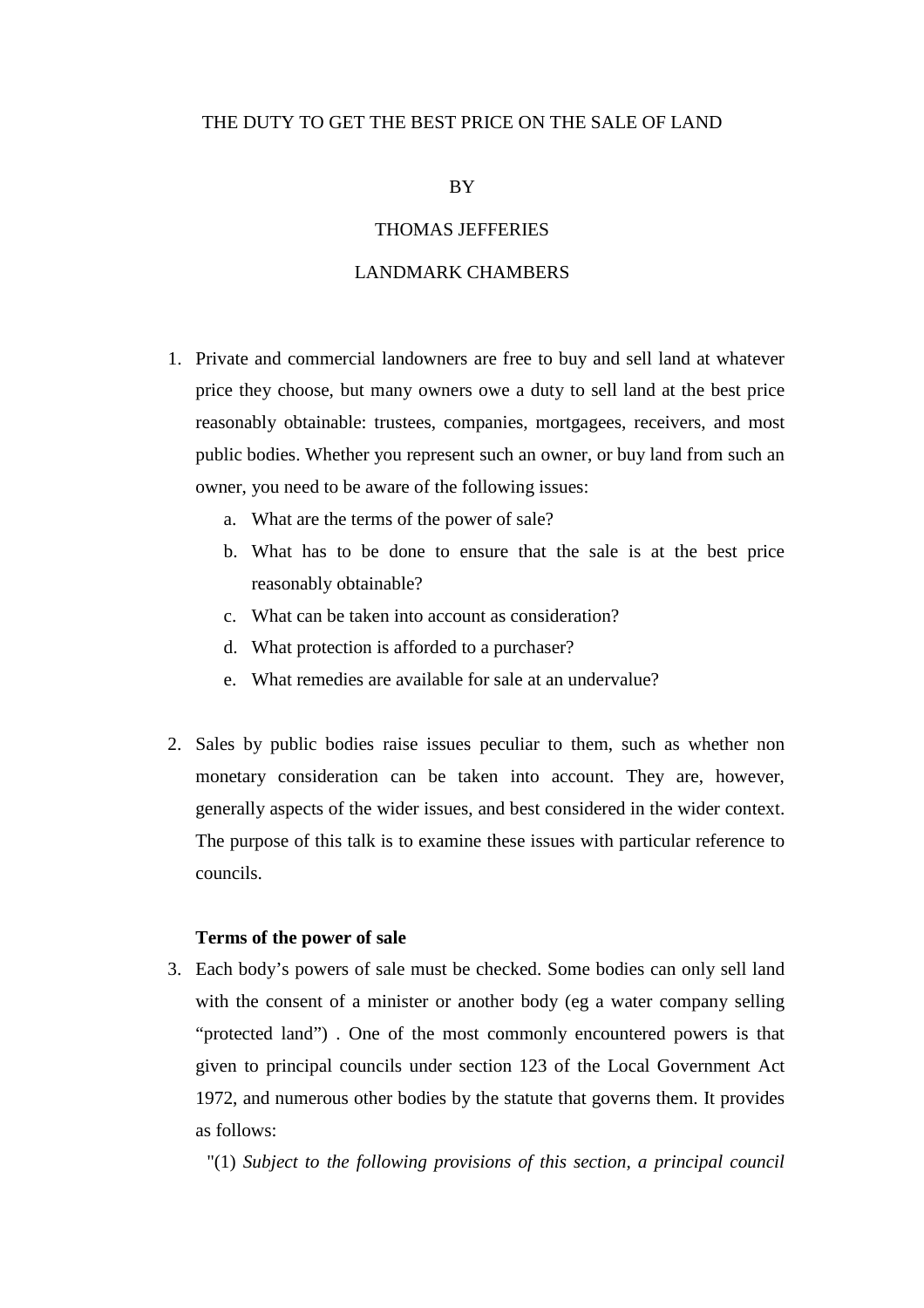*may dispose of land held by then in any manner they wish.* 

(2) *Except with the consent of the Secretary of State, a council shall not dispose of land under this section, otherwise than by way of a short tenancy, for a consideration less than the best that can reasonably be obtained.*

"Land" is defined in section 270 as including "*any interest in land and any easement or right in, to or over land*.."

#### **What has to be done to secure the best price?**

- 4. Guidance on the general requirements to ensure that the best price is secured can be gained from cases regarding sales by mortgagees. They indicate that the vendor should normally ensure that the property is exposed to the market for an adequate length of time *(Predeth v Castle Phillips Finance Co Ltd* [1986] 2 EGLR 144, CA in which a period of 3 months was held to be appropriate), in appropriate publications *(American Express International Banking Corp v Hurley* [1985] 3 All ER 5644) and should obtain an open market valuation. It is not necessarily sufficient to advertise the property and sell it at auction. (*Tse Kwong Lam v Wong Chit Sen* [1983] 3 All ER 54, [1983] 1 WLR 1349, PC).
- 5. The duty to obtain the best price does not require the highest offer to be invariably accepted, regardless of who makes it and when it is made. The Court recognises the adage that a bird in the hand is worth two in the bush. See for example *R v Commission For New Towns ex p Tomkins* (1988) 87 L&GR 207, CA.; *R v Pembrokeshire CC ex parte Coker* [1999] 4 All ER 1007. Thus an authority may well be entitled to prefer a firm bid at a lower price to a last minute spoiling bid. Eg *R (on the application of Lidl) v Swale BC and Aldi* [2001] EWHC Admin 405.
- 6. Some statutes impose specific procedural requirements, such as for disposal of public open space (s123(2A) local Government Act 1972).
- 7. The terms of the disposal are material to the assessment of the consideration.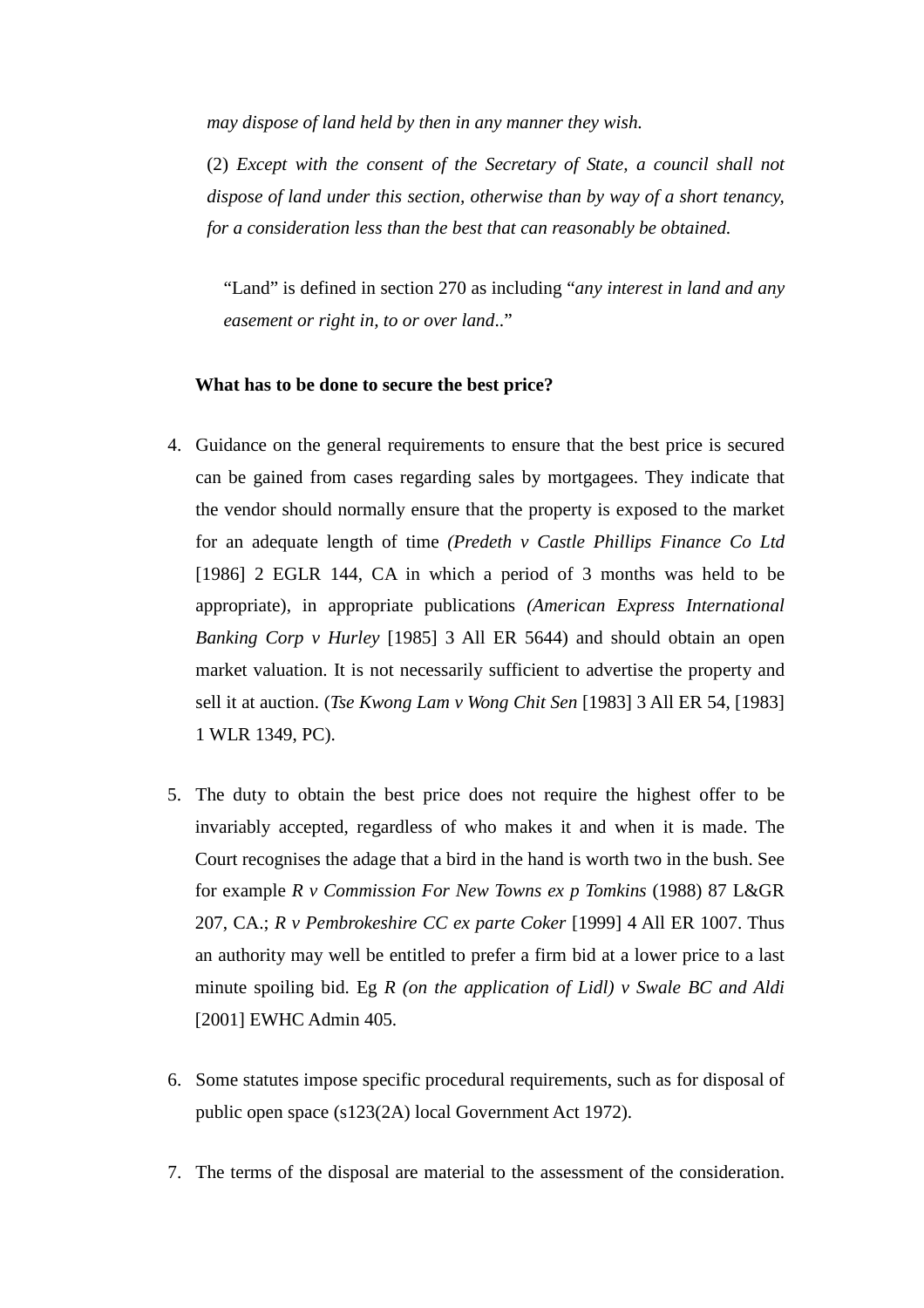In determining whether the disposal is at the best consideration obtainable, it should be assumed that the purchaser assumes no onerous obligations other than any which the authority is not obliged to impose. Thus if the purchaser gives a restrictive covenant which reduces the value of the consideration, the sale is likely to be at an undervalue.

- 8. Disposals by public authorities also need to comply with the European Commission's state aid rules, because if land is disposed of at less than best consideration, the authority is providing a subsidy to the purchaser. Disposals must be notified to the Commission where the undervalue is not de minimis (more than Euro 100,000). The Commission has issued guidance (97/C209/03) on methods of sale which will ensure that no state aid is given. A copy is annexed, but the main requirements are
	- a. Sufficient publicity, "*when it is repeatedly advertised over a reasonably long period (two months or more) in the national press, estate gazettes or other appropriate publications and through realestate agents addressing a broad range of potential buyers, so that it can come to the notice of all potential buyers. The intended sale of land and buildings, which in view of their high value or other features may attract investors operating on a Europe-wide or international scale, should be announced in publications which have a regular international circulation. Such offers should also be made known through agents addressing clients on a Europe-wide or international scale*."
	- b. *open and unconditional bidding procedure, comparable to an auction, accepting the best or only bid*; or
	- c. *an independent evaluation should be carried out by one or more independent asset valuers prior to the sale negotiations in order to establish the market value on the basis of generally accepted market indicators and valuation standards*.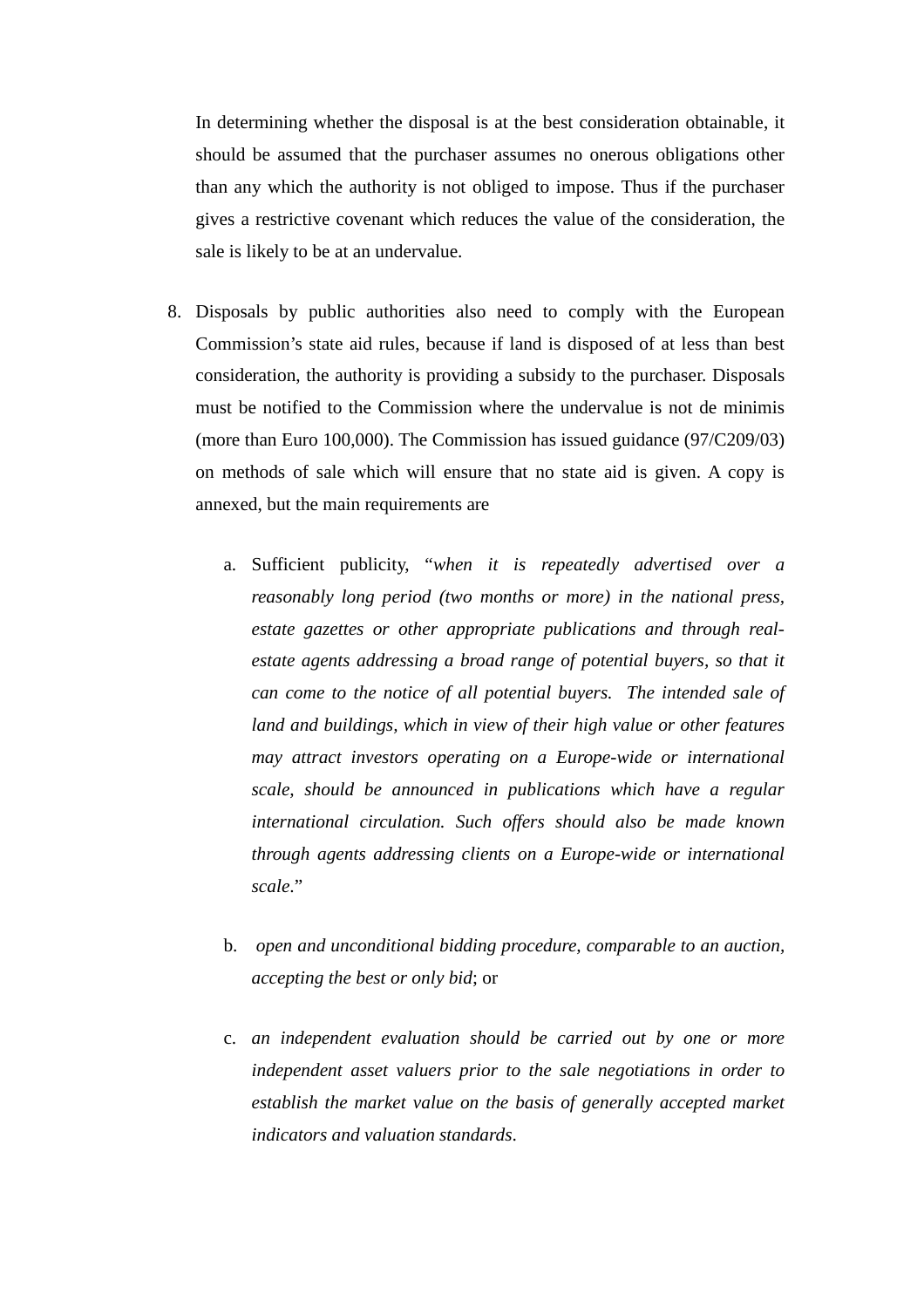#### **What consideration can be taken into account?**

- 9. In the case of a normal sale, the consideration is easy to quantify. In the case of local authorities, numerous attempts have been made to justify sales on the ground that non-monetary consideration was being provided. These attempts have all failed. The courts have held that for the purposes of s123, consideration cannot be taken into account unless it has a commercial or monetary value which is capable of being assessed by valuers. Thus, the following cannot be taken into account
	- a. The desirability of the proposed use of the property as a health and fitness club - *R v Middlesborough BC ex p Frostree Ltd* 16.12.1988 unreported ;
	- b. A covenant by the tenant to use its best endeavours to employ specified numbers of people.– *R v Pembrokeshire County Council ex p Coker* [1999] 4 All ER 1007;
	- c. The desire to retain a particular use which would create jobs  $R v$ *Hackney LBC ex p Lemon Land* [2001] LGR 555.

## **What protection is afforded to a purchaser?**

10. Section 128(2) provides:

*–* 

"*Where under the foregoing provisions of this Part of this Act or under any other enactment, whether passed before, at the same time as, or after, this Act, a local authority purport to acquire, appropriate or dispose of land, then* 

> *(a) in favour of any person claiming under the authority, the acquisition, appropriation or disposal so purporting to be made shall not be invalid by reason that any consent of a Minister which is required thereto has not been given or that any requirement as to advertisement or consideration of*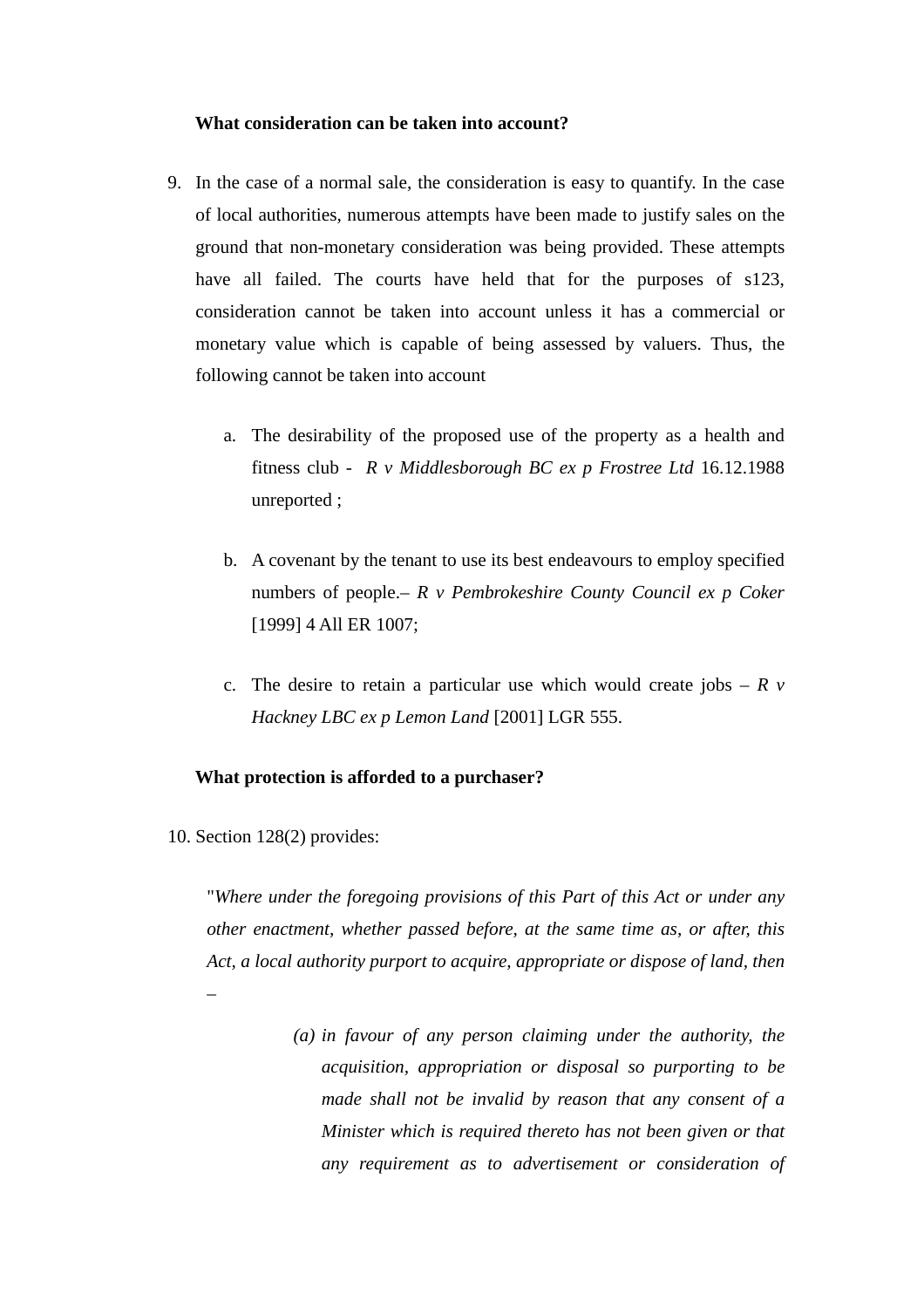*objections has not been complied with, and* 

- (b) *(b) a person dealing with the authority or a person claiming under the authority shall not be concerned to see or enquire whether any such consent has been given or whether any such requirement has been complied with*".
- 11. This is a commonly found provision designed to protect purchasers (see for example s104 of the Law of Property Act 1925). It has been held that it prevents the sale from being impeached by any means, including judicial review, and regardless of whether the challenge is made by the vendor or a third party. See *London Borough of Barnet v Barnet Football Club Holdings Ltd* [2004] EWHC 519.

#### **What is a disposal**

- 12. Both section 123 and section 128 refer to a "disposal". The first question which has come before the courts on the meaning of this term is whether an option is a disposal. To a property lawyer the answer is obviously "yes". An option creates an interest in land, (*Pritchard v Briggs* [1980] Ch. 338) so the grant of an option must be a disposal. Although the question has not been directly decided, the courts have assumed that the grant of an option is a disposal in *Trustees of Chippenham Golf Club v North Wiltshire DC* (1992) 64 P&CR 527, *West Middlesex Golf Club v Ealing LBC* (1994) 68 P&CR 461, and *R v Pembrokeshire CC ex parte Coker* [1999] 4 All ER 1007.
- 13. The second and more difficult question is whether a contract for the sale of land is a disposal. Again, to a property lawyer, a contract is within the definition of "land" because it creates an equitable interest. Some contracts are performed but not completed, for tax reasons. Surely a contract for sale must be subject to the obligation to obtain the best price. The difficulty is that if the contract is a disposal, what is completion? Is it another disposal? Does the adequacy of the price have to be considered at both stages? The question had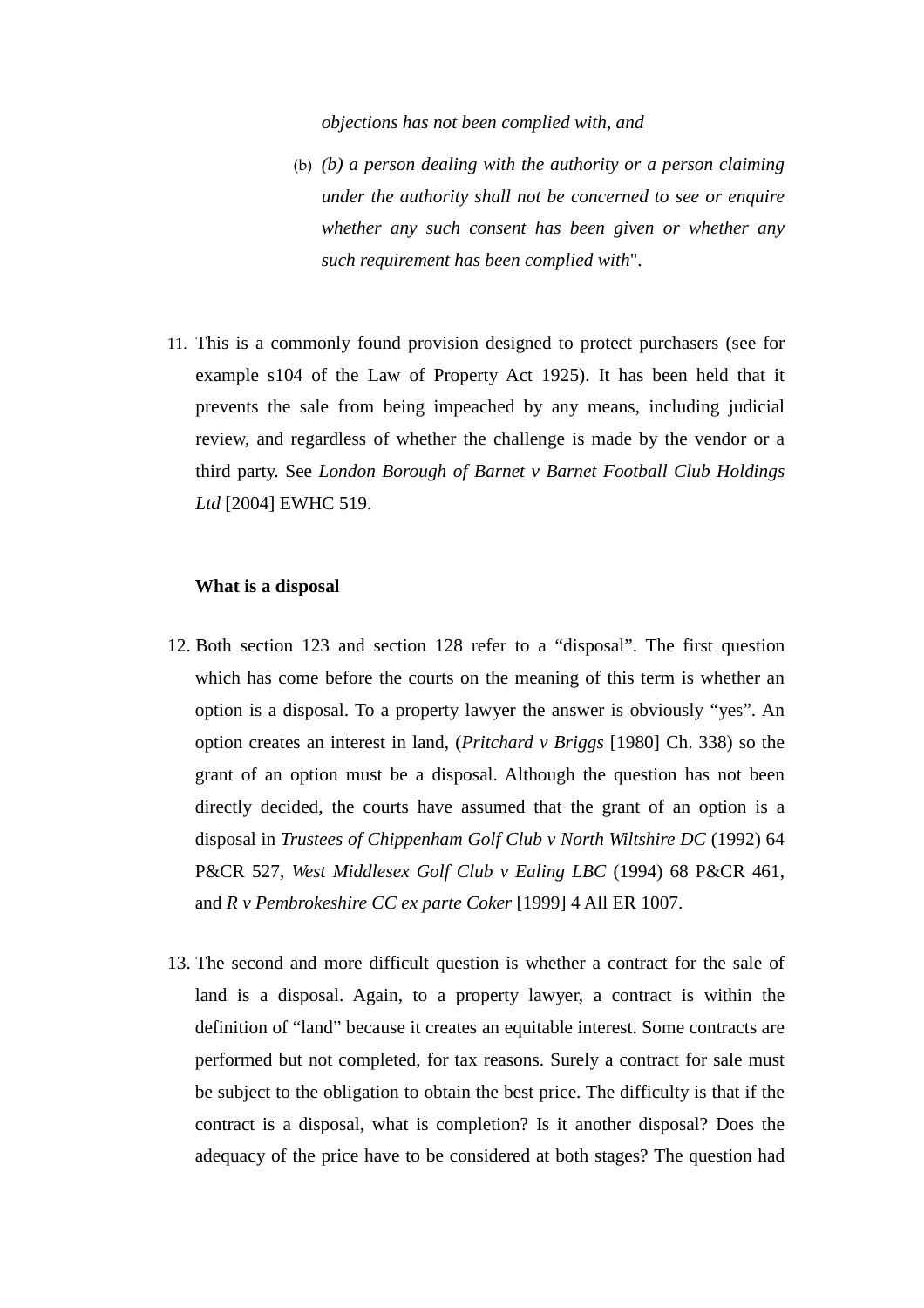to be considered in the first instance case of *R v London Borough of Hackney ex p Structadene Ltd* [2001] 1 E.G.L.R. 15. The Council decided to sell a property which it had valued at £400,000. It agreed to sell at that price to its tenants. At the last minute an offer of £450,000, but the council turned it down and entered a contract to sell to the tenants at £400,000. If the contract was a disposal, the sale could not be impeached for non-compliance with s123, because of the safe harbour provisions of s128. It was held that there could only be one "disposal" for the purposes of sections 123 and 128(2), and that it was not the contract for the disposal of an interest in land, but only completion by transfer or grant of the legal estate. The Judge (Elias J) acknowledged that the issue was difficult, and that there was force in the arguments to the contrary. If his decision is correct:

- a. It is inconsistent with the assumption that an option is a disposal;
- b. the purchaser does not benefit from the "safe harbour" provision in section 128 until completion has taken place. This, however, is no different from the position of a purchaser from a mortgagee (section 104(2) Law of Property Act 1925) ) or from a charity (see *Bayoumi v Women's Total Abstinence Educational Union Ltd* [2003] 1 All ER 864).
- c. the consent of the Secretary of State to the "disposal" can still be obtained at any time prior to completion;
- d. a contract cannot be void from the outset if the consent of the Secretary of State can still be obtained, and the contract itself remains in existence so long as the Secretary of State's consent could be obtained. It could, however, be challenged by judicial review;
- e. It raises the question about when the adequacy of the consideration is to be judged. If it is to be judged at completion, any contract is vulnerable to increases in value or spoiling bids from competitors. It could only be protected by providing for payment of additional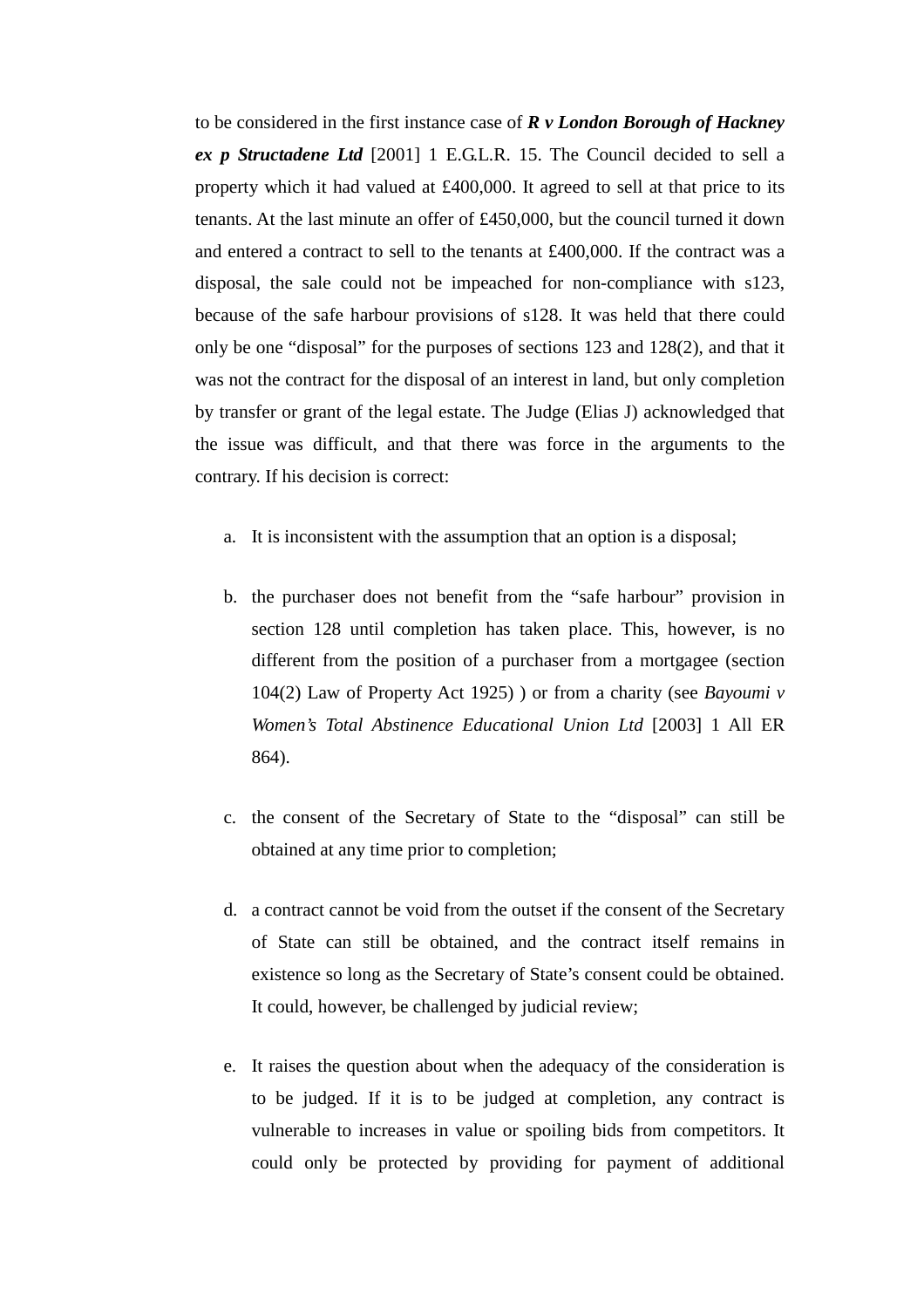consideration on completion to reflect any increase in market value. The better view is that the adequacy of the consideration should be judged at the time the contract is entered into.

14. It seems likely that the meaning of disposal will have to be considered by the Court of Appeal.

#### **General consent**

- 15. s123(2) permits a disposal at less than the best price reasonably obtainable with the consent of the Secretary of State.
- 16. The Secretary of State has issued general consents from time to time to disposals falling within certain criteria. Until recently, they were limited, as one might expect, to disposals for certain specified purposes where the undervalue was less than 20%. The General Disposals Consent 2003 marks a dramatic change, going so far as to allow authorities to ignore the requirement to get best value in most cases. It is short and striking, and merits being set out in full

## **"General Disposal Consent (England) 2003**

**1.** The First Secretary of State ("the Secretary of State"), in exercise of the powers conferred by sections 123(2),127(2) and 128(1) of the Local Government Act 1972, hereby gives consent to a disposal of land otherwise than by way of a short tenancy by a local authority in England in the circumstances specified in paragraph 2 below.

**2.** The specified circumstances are:

**a)** the local authority considers that the purpose for which the land is to be disposed is likely to contribute to the achievement of any one or more of the following objects in respect of the whole or any part of its area, or of all or any persons resident or present in its area;

**i**) the promotion or improvement of economic wellbeing;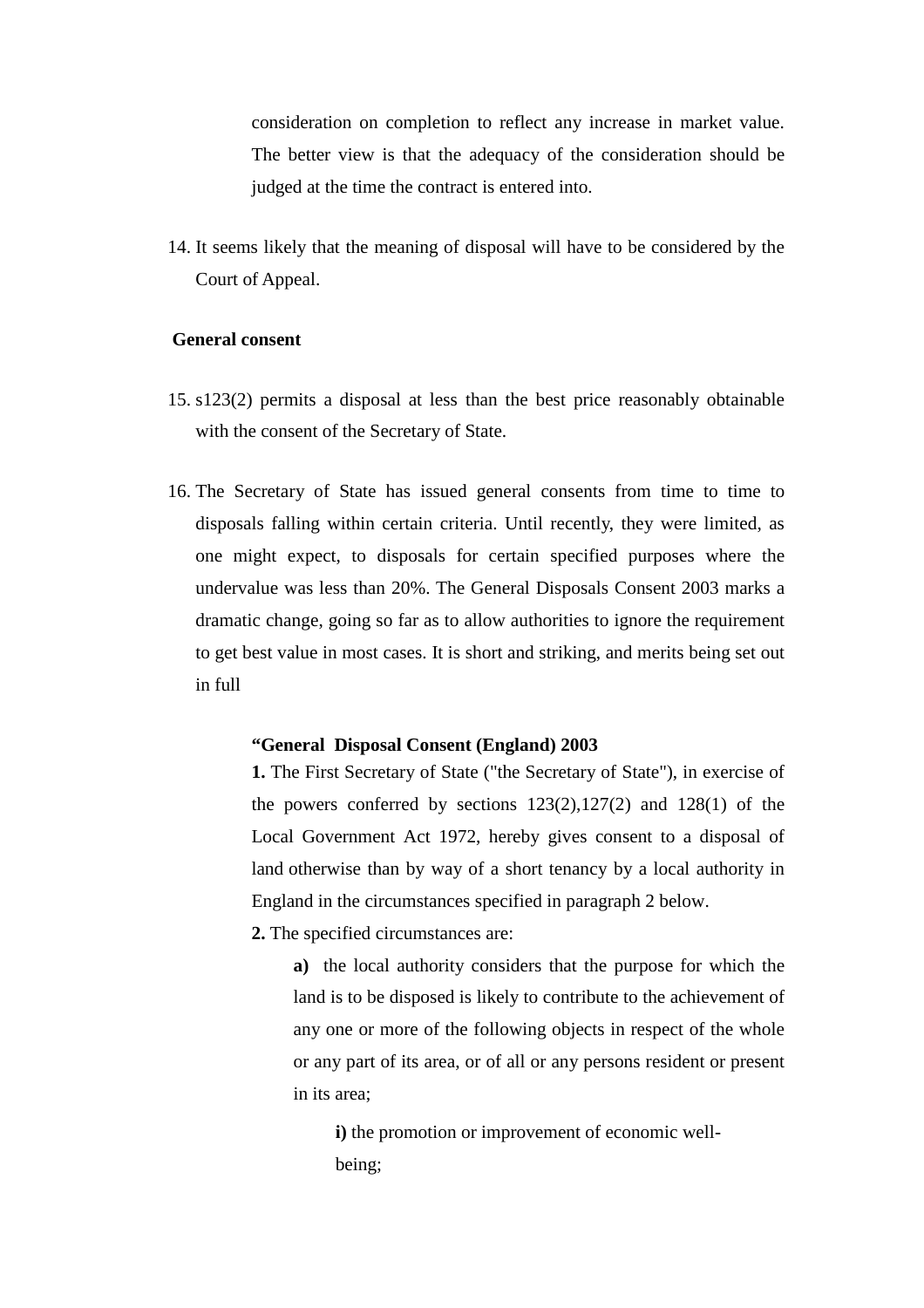**ii)** the promotion or improvement of social well-being; **iii**) the promotion or improvement of environmental well-being; and

**b**) the difference between the unrestricted value of the land to be disposed of and the consideration for the disposal does not exceed £2,000,000 (two million pounds).

### **Interpretation and savings**

**3.** (1) In this instrument -

"local authority" means:

**i)** London borough council;

ii) a county council;

**iii)** a district council;

**iv)** a parish council and parish trustees acting with the consent of a parish meeting;

**v)** a National Park authority;

**vi)** a Metropolitan Borough Council

**vii)** a joint authority established under Part IV of the

Local Government Act 1985;

**viii)** a police authority established under section 3 of the Police Act 1996;

**ix)** the Metropolitan Policy Authority;

**x)** the London Fire and Emergency Planning Authority;

**xi)** the Broads Authority;

**xii)** the Council of the Isles of Scilly;

and any other person to whom, by virtue of statute,

section 123(2) or section 127(2) of the Local

Government Act 1972 applies;

"unrestricted value" means the best price reasonably obtainable for the property on terms that are intended to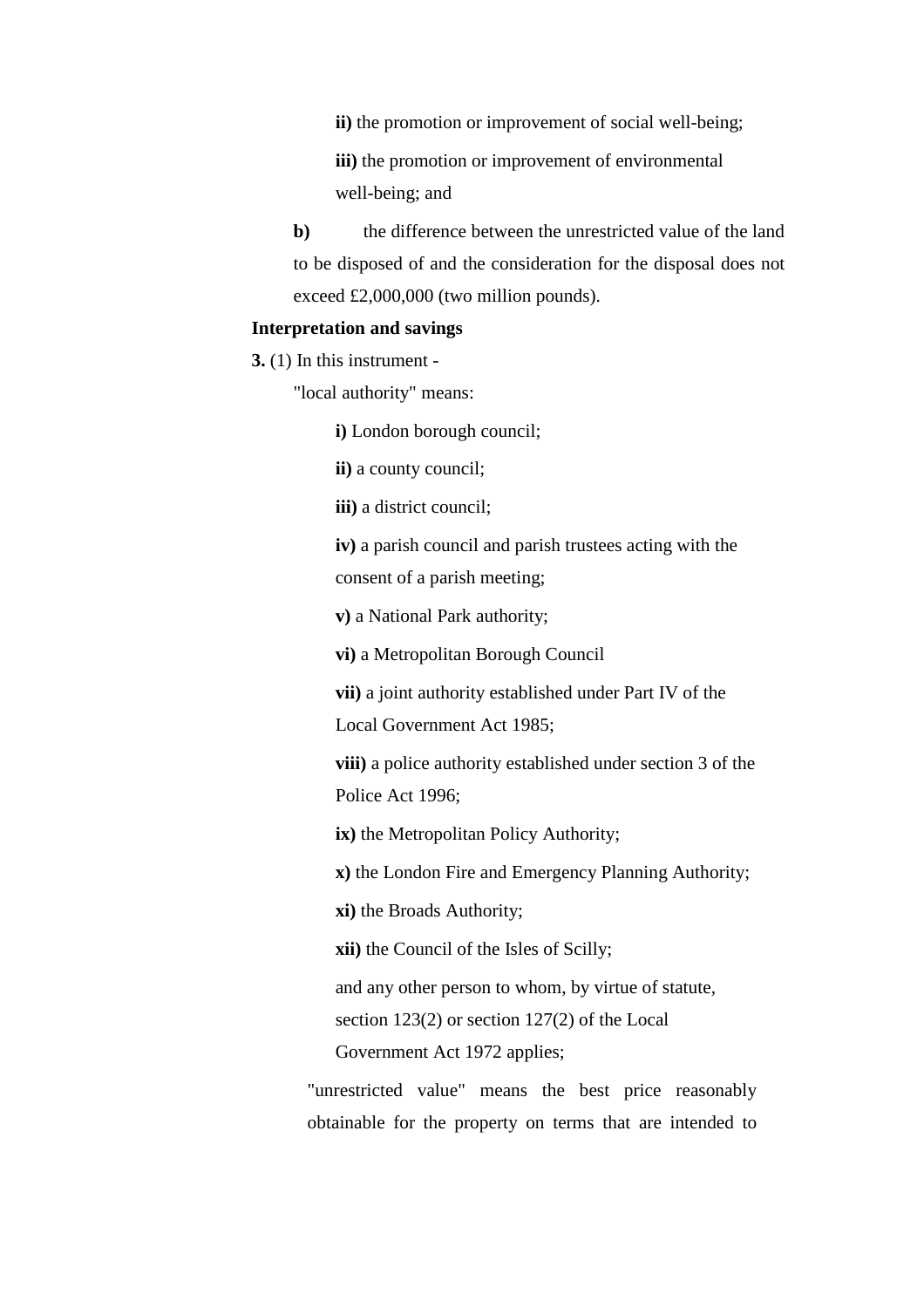maximise the consideration, assessed in accordance with the procedures set out in the Technical Appendix.

**(2)** Nothing in this instrument shall be construed as giving consent to a disposal for any purpose for which the consent of the Secretary of State is required by virtue of section 25(1) of the Local Government Act 1988, section 133(1) of the Housing Act 1988, section 32(2) or section 43(1) of the Housing Act 1985, or otherwise as having effect as a consent for any purposes other than those of Part 7 of the Local Government Act 1972.

- 17. The 2003 Consent forms part of Circular 06/2003, which also contains guidance on valuation, and applications for specific consent where required.
- 18. The criteria for this consent are based on section 2 of the Local Government Act 2002, and cases on that will be of assistance. Subject to meeting those criteria, it must be a rare case where a disposal is proposed which is at an undervalue greater than £2million.
- 19. It is important to note what the 2003 Consent does not do:
	- a. It does not apply to all public bodies;
	- b. It does not apply to land acquired or appropriated for planning purposes under s233 Town and Country Planning Act 1990;
	- c. It does not preclude judicial review of the decision to make a disposal at an undervalue;
	- d. It does not remove the need to comply with the Commission state aid rules (see para 8 above), which require notification of any sale where the undervalue is not de minimis (more than Euro 100,000)

ANNEX 1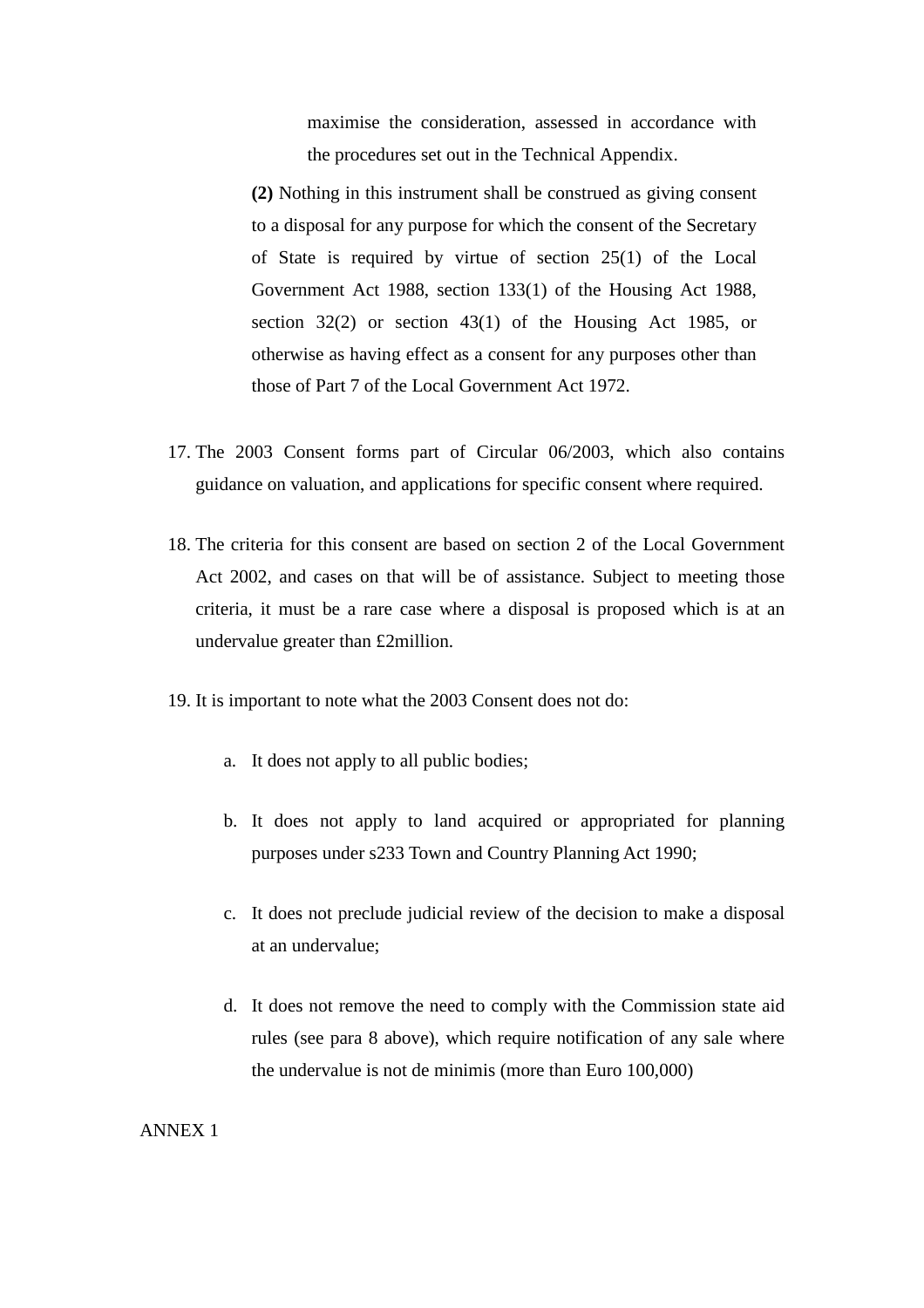# **Commission Communication on State aid elements in sales of land and buildings by public authorities**

(97/C 209/03)

(Text with EEA relevance)

*(Only the version published in the OJ is authentic. Published in the Official Journal OJ C 209, 10.07.1997)*

(Text with EEA relevance)

# I. INTRODUCTION

On a number of occasions in recent years the Commission has investigated sales of publicly owned land and buildings in order to establish whether there was an element of State aid in favour of the buyers. The Commission has drawn up general guidance to Member States in order to make its general approach with regard to the problem of State aid through sales of land and buildings by public authorities transparent and to reduce the number of cases it has to examine.

The following guidance to Member States:

- describes a simple procedure that allows Member States to handle sales of land and buildings in a way that automatically precludes the existence of State aid,

- specifies clearly cases of sales of land and buildings that should be notified to the Commission to allow for assessment of whether or not a certain transaction contains aid and, if so, whether or not the aid is compatible with the common market,

- enables the Commission to deal expeditiously with any complaints or submissions from third parties drawing its attention to cases of alleged aid connected to sales of land and buildings.

This guidance takes account of the fact chat in most Member States budgetary provisions exist to ensure that public property is in principle not sold below its value. Therefore, the procedural precautions recommended to avoid State aid rules coming into play are formulated in a way that should normally allow Member States to comply with the guidance without changing their domestic procedures.

The guidance concerns only sales of publicly owned land and buildings. It does not concern the public acquisition of land and buildings or the letting or leasing of land and buildings by public authorities. Such transactions may also include State aid elements.

The guidance does not affect specific provisions or practices of Member States intended to promote the quality of and access to private housing.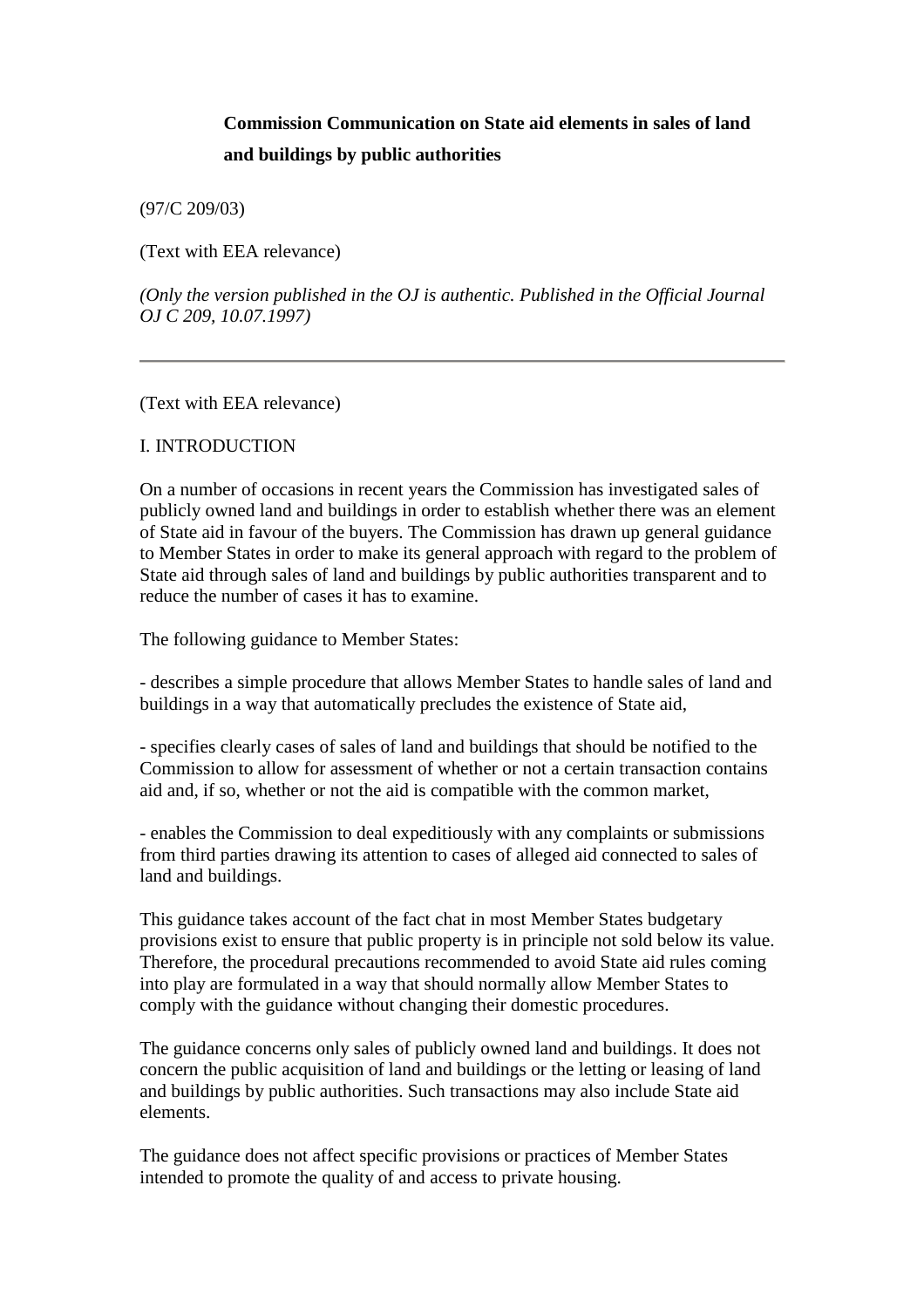# II. PRINCIPLES

# 1. Sale through an unconditional bidding procedure

A sale of land and buildings following a sufficiently well-publicised, open and unconditional bidding procedure, comparable to an auction, accepting the best or only bid is by definition at market value and consequently does not contain State aid. The fact that a different valuation of the land and buildings existed prior to the bidding procedure, e.g. for accounting purposes or to provide a proposed initial minium bid, is irrelevant.

(a) An offer is `sufficiently well-publicised' when it is repeatedly advertised over a reasonably long period (two months or more) in the national press, estate gazettes or other appropriate publications and through real-estate agents addressing a broad range of potential buyers, so that it can come to the notice of all potential buyers.

The intended sale of land and buildings, which in view of their high value or other features may attract investors operating on a Europe-wide or international scale, should be announced in publications which have a regular international circulation. Such offers should also be made known through agents addressing clients on a Europe-wide or international scale.

(b) An offer is `unconditional' when any buyer, irrespective of whether or not he runs a business or of the nature of his business, is generally free to acquire the land and buildings and to use it for his own purposes, Restrictions may be imposed for the prevention of public nuisance, for reasons of environmental protection or to avoid purely speculative bids. Urban and regional planning restrictions imposed on the owner pursuant to domestic law on the use of the land and buildings do not affect the unconditional nature of an offer.

(c) If it is a condition of the sale that the future owner is to assume special obligations - other than those arising from general domestic law or decision of the planning authorities or those relating to the general protection and conservation of the environment and to public health for the benefit of the public authorities or in the general public interest, the offer is to be regarded as `unconditional' within the meaning of the above definition only if all potential buyers would have to, and be able to, meet that obligation, irrespective of whether or not they run a business or of the nature of their business.

# 2. Sale without an unconditional bidding procedure

(a) independent expert evaluation

If public authorities intend not to use the procedure described under 1, an independent evaluation should be carried out by one or more independent asset valuers prior to the sale negotiations in order to establish the market value on the basis of generally accepted market indicators and valuation standards. The market price thus established is the minimum purchase price that can be agreed without granting State aid.

An `asset valuer' is a person of good repute who: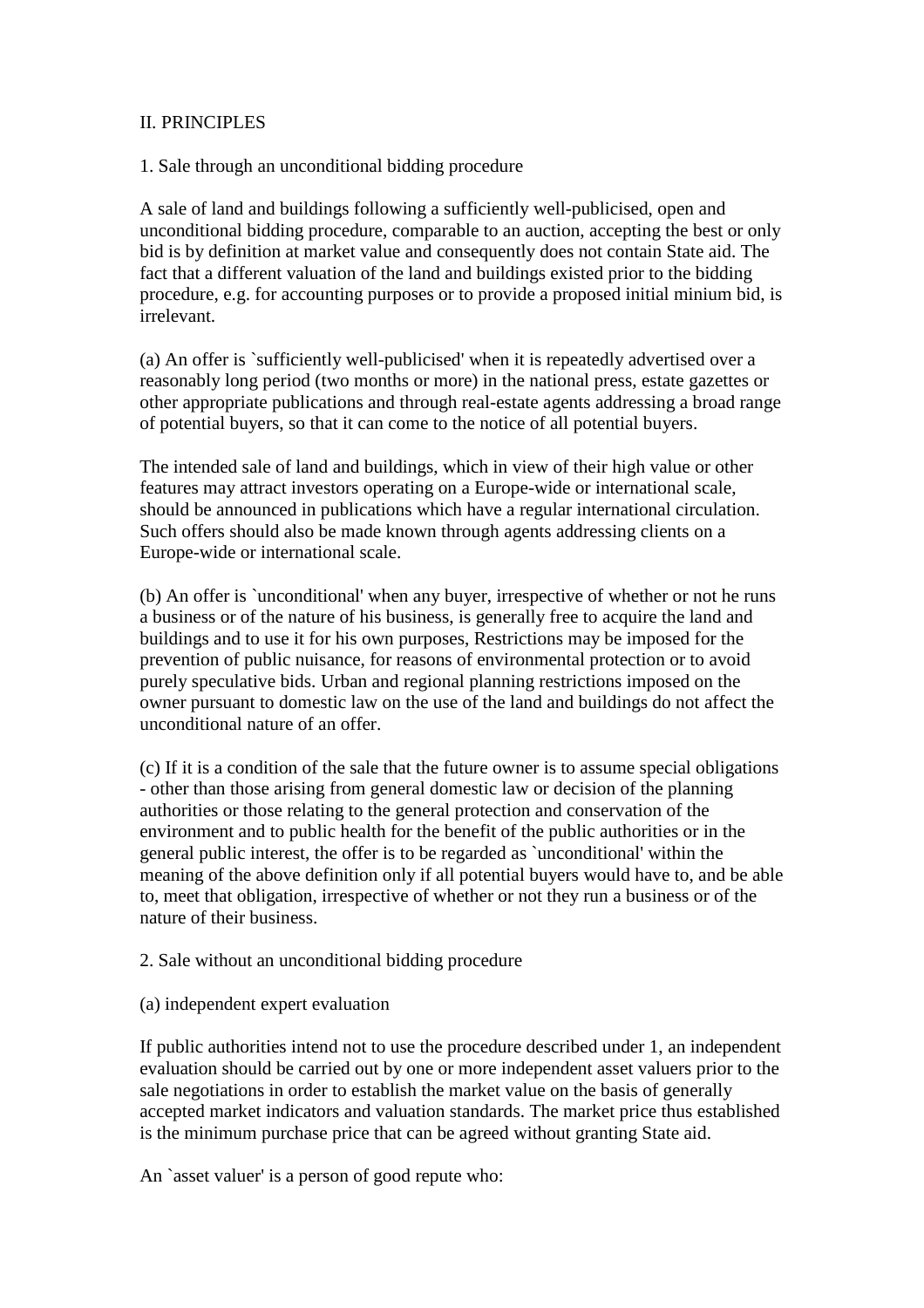- has obtained an appropriate degree at a recognised centre of learning or an equivalent academy qualification

- has suitable experience and is competent in valuing land and buildings in the location and of the category of the asset.

If in any Member State there are not appropriate established academic qualifications, the asset valuer should he a member of a recognised professional body concerned with the valuation of land and buildings and either:

- be appointed by the courts or an authority of equivalent nature,

- have as a minimum a recognised certificate of second: re-education and sufficient level of training with at least three years post-qualification practical experience in, and with knowledge of, valuing land and buildings in that particular locality.

The valuer should he independent in the carrying out of his tasks, i.e. public authorities should not be entitled to issue orders as regards the result of the valuation. State valuation offices and public officers or employees are to be regarded as independent provided that undue influence on their findings is effectively excluded.

`Market value' means the price at which land and buildings could be sold under private contract between a willing seller and an arm's length buyer on the date of valuation, it being assumed that the property is publicly exposed to the market, that market conditions permit orderly .disposal and that a normal period, having regard to the nature of the property, is available for the negotiation of the sale (1).

(b) Margin

If, after a reasonable effort to sell the land and buildings at the market value, it is clear that the value set by the valuer cannot be obtained, a divergence of up to 5 % from that value can be deemed to be in line with market conditions. If, after a further reasonable time, it is clear that the land and buildings cannot be sold at the value set by the valuer less this 5 % Marin, a new valuation may be carried out which is to take account of the experience gained and of the offers received.

# (c) Special obligations

Special obligations that relate to the land and buildings and not to the purchaser or his economic activities may be attached to the sale in the public interest provided that every; potential buyer is required, and in principle is able, to fulfil them, irrespective of whether or not he runs a business or of the nature of his business.

'The economic disadvantage of such obligations should be evaluated separately by independent valuers and may be set off against the purchase. price. Obligations whose fulfilment would at least partly be in the buyer's own interest should be evaluated with that fact in mind: there may, for example, be an advantage in terms of advertising, sport or arts sponsorship, image, improvement of the buyer's own environment, or recreational facilities for the buyer's own staff.